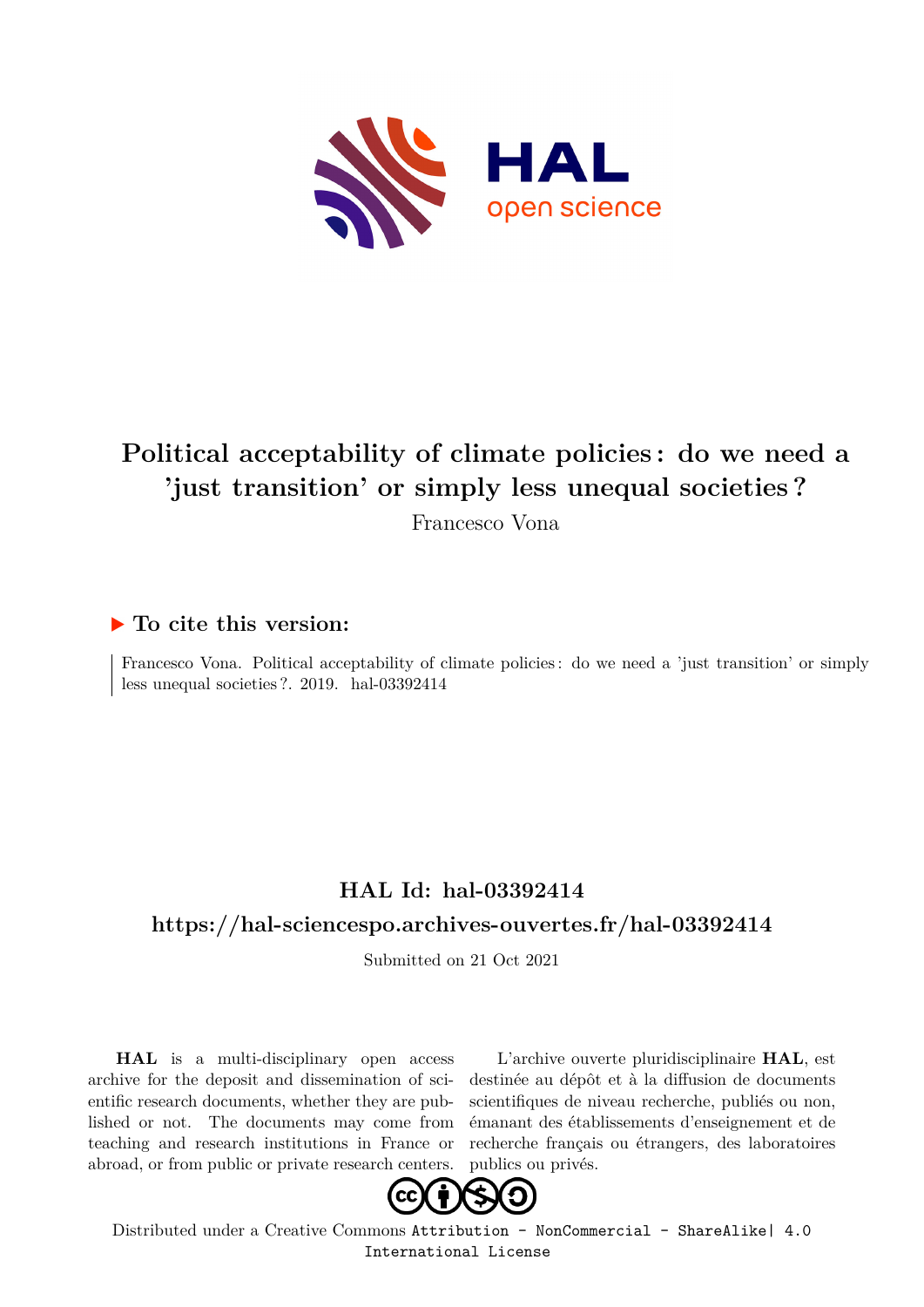# Political Acceptability of Climate Policies: Do we Need a 'Just Transition' or Simply Less Unequal Societies?

9 [octobre](https://www.ofce.sciences-po.fr/blog/political-acceptability-of-climate-policies-do-we-need-a-just-transition-or-simply-less-unequal-societies/) 2019 dans Ofce - le [Blog](https://www.ofce.sciences-po.fr/blog/topics/ofce/) By Francesco Vona

[https://www.ofce.sciences-po.fr/blog/political-acceptability-of-climate-policies-do-we](https://www.ofce.sciences-po.fr/blog/political-acceptability-of-climate-policies-do-we-need-a-just-transition-or-simply-less-unequal-societies/)[need-a-just-transition-or-simply-less-unequal-societies/](https://www.ofce.sciences-po.fr/blog/political-acceptability-of-climate-policies-do-we-need-a-just-transition-or-simply-less-unequal-societies/)

This blog post is partly based on the policy paper published in the journal Climate Policy: 'Job Losses and the Political [Acceptability](https://www.tandfonline.com/doi/abs/10.1080/14693062.2018.1532871) of Climate Policies: why the job killing argument is so [persistent](https://www.tandfonline.com/doi/abs/10.1080/14693062.2018.1532871) and how to overturn it.'

Concerns for a 'just transition' towards a low-carbon economy are now part of mainstream political debates as well as of international negotiations on climate change. Key political concerns centre on the distributional impacts of climate policies. On the one hand, the 'job killing' argument has been repeatedly used to undermine the political acceptability of climate policy and to ensure generous exemptions to polluting industries in most countries. On the other hand, the rising populist parties point to carbon taxes as another enhancer of socio-economic inequalities. For instance, the Gilets Jaunes (Yellow vest) movement in France is a classic example of the perceived tension between social justice and environmental sustainability.

Demand for a fairer distribution of carbon-related fuel taxes and of subsidies for electric vehicles mirrors the political demand for income compensation to workers in 'brown' jobs displaced by climate policies. Such increased demand for redistribution depends on the fact that main winners of climate policies (e.g. those with the right set of skills to perform emerging green jobs or with enough income to consider buying a subsidized electric car) are fundamentally different from the main losers (e.g. those who work in polluting industries and drive long distances with diesel cars). Importantly, the identity of the winners and losers coincides with that of the winners and losers of other, more pervasive, structural transformations, such as automation and globalization. Indeed, the winners are wealthier, more educated and living in nicer neighbourhoods than the losers. The spatial sorting of winners and losers polarizes not only the perception of the costs and benefits of climate policies, but leads also to the emergence of apparently irrational behaviour. In several cases such as Taranto in Italy or Dunkirk in France, employees in polluting activities, whose families are the first to be exposed to such pollution, are willing to accept health risks to preserve their jobs.